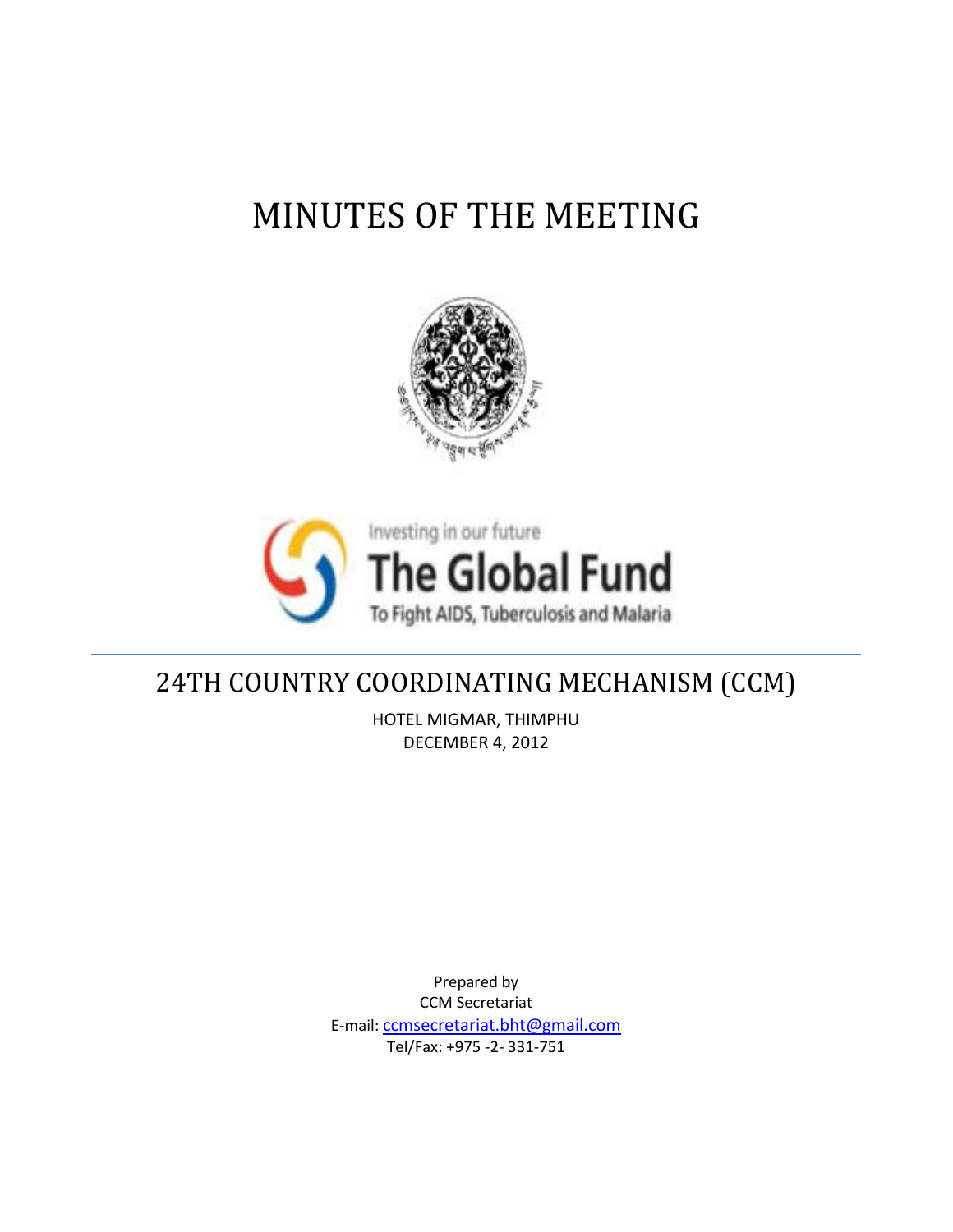The 24thmeeting of the Bhutan Country Coordinating Mechanism was held on December 4, 2012 at 09:30 am at Hotel Migmar, Thimphu, with following objectives:

- 1. Present the quarterly progress updates of HIV/AIDS, TB, Malaria programmes,
- 2. Restructure the Oversight committee,
- 3. Present the lesson learnt from Horizontal Learning Exchange (HLE) programme visit to CCM Indonesia,
- 4. Present the draft Oversight plan and the work plan.

## **Attendees:**

## **CCM Members:**

- 1. Mr Nima Wangdi, CCM Vice Chair/ Secretary, Ministry of Health (Government Constituency).
- 2. Dr Dorji Wangchuk, Director General, DoPH, MOH (Government Constituency)
- 3. Ms Dechen Zam, Chief Planning Officer, PPD, MoE (Govt. Constituency)
- 4. Mr KenchoWangdi, Portfolio Coordinator, SNV (Bilateral Constituency)
- 5. Ms Chime P Wangdi, Secretary General, Tarayana Foundation (NGO Constituency)
- 6. Mr Wangda Dorji, Executive Director, Lhaksam (PLWD Constituency)
- 7. MrKinley Tenzin, Sr. Program Officer, Bhutan Youth Development Fund (NGO Constituency)
- 8. Mr Tashi Dhendup, Peer Counsellor (KAP Constituency)

# **Alternate CCM Members:**

- 1. MrKinleyRinchen, Planning Officer, Dept. of Planning and Resources, Royal University of Bhutan (Academic /Education Constituency).
- 2. Ms SonamChuki, Budget Officer, Department of National Budget, Ministry of Finance (Government Constituency).
- 3. Ms Karma Chosen, Counsellor, RENEW Secretariat (NGO Constituency)

# **Principal Recipient (PR) Representatives:**

- 1. Dr LobzangDorji, Chief Program Officer, Vector-borne Disease Control Programme (VDCP), DoPH, MOH
- 2. Mr TobgayDrukpa, Sr. Program Officer, VDCP, MOH.
- 3. Mr Dorji Khandu, Programme Officer, VDCP, MOH.
- 4. Mr NamgayTshering, Program Officer, National HIV/AIDS Control Program(NACP), MOH
- 5. Mr Lekey Khandu, Asst.Program Officer, NACP, MOH
- 6. Mr ChewangRinzin,Sr.Program Officer, National Tuberculosis Control Programme, (NTCP)MoH
- 7. Mr TashiDendup, Program Officer, NTCP, MoH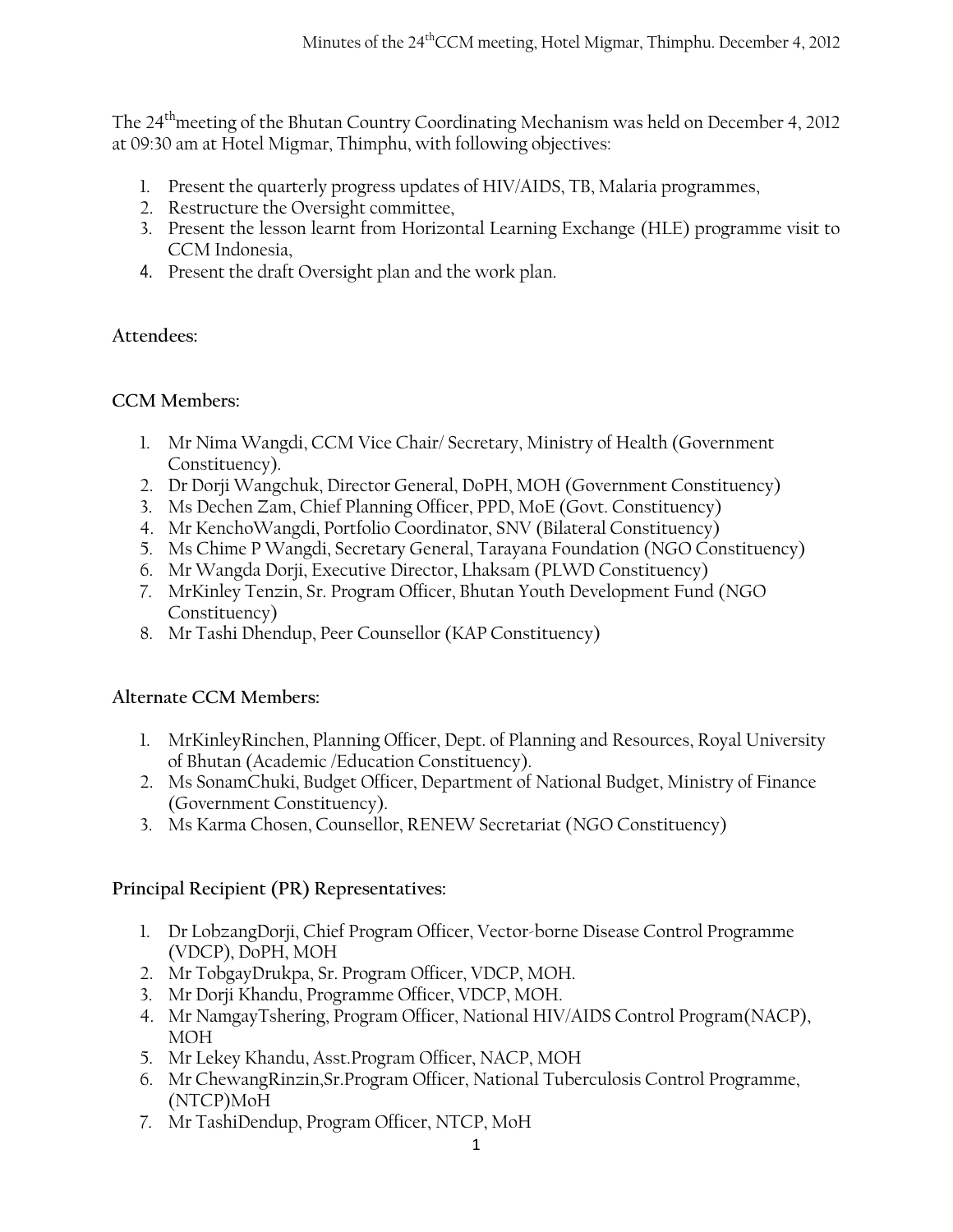8. Mr DorjiKhandu, Program Officer, NCCP, MOH

#### **CCM Secretariat:**

- 1. Mr Karma, CCM Coordinator
- 2. Ms Suneeta Chhetri, Asst. M&E Officer

#### **Observers:**

- 1. Mr YesheyDorji, Local Fund Agent, UNOPS.
- 2. Dr Isabel Simbeye, Health and Nutrition Specialist, UNICEF Bhutan (Multilateral Constituency)
- 3. Ms SonamWangmo, Executive Director, Disabled People's Association of Bhutan (NGO Constituency)
- 4. Mr SangayPenjore, Sr. Programme Coordinator, GNHC (Government Constituency)
- 5. Ms Dechen Zam, Consultant, GIZ.

#### **Quorum:**

Attendance - 70%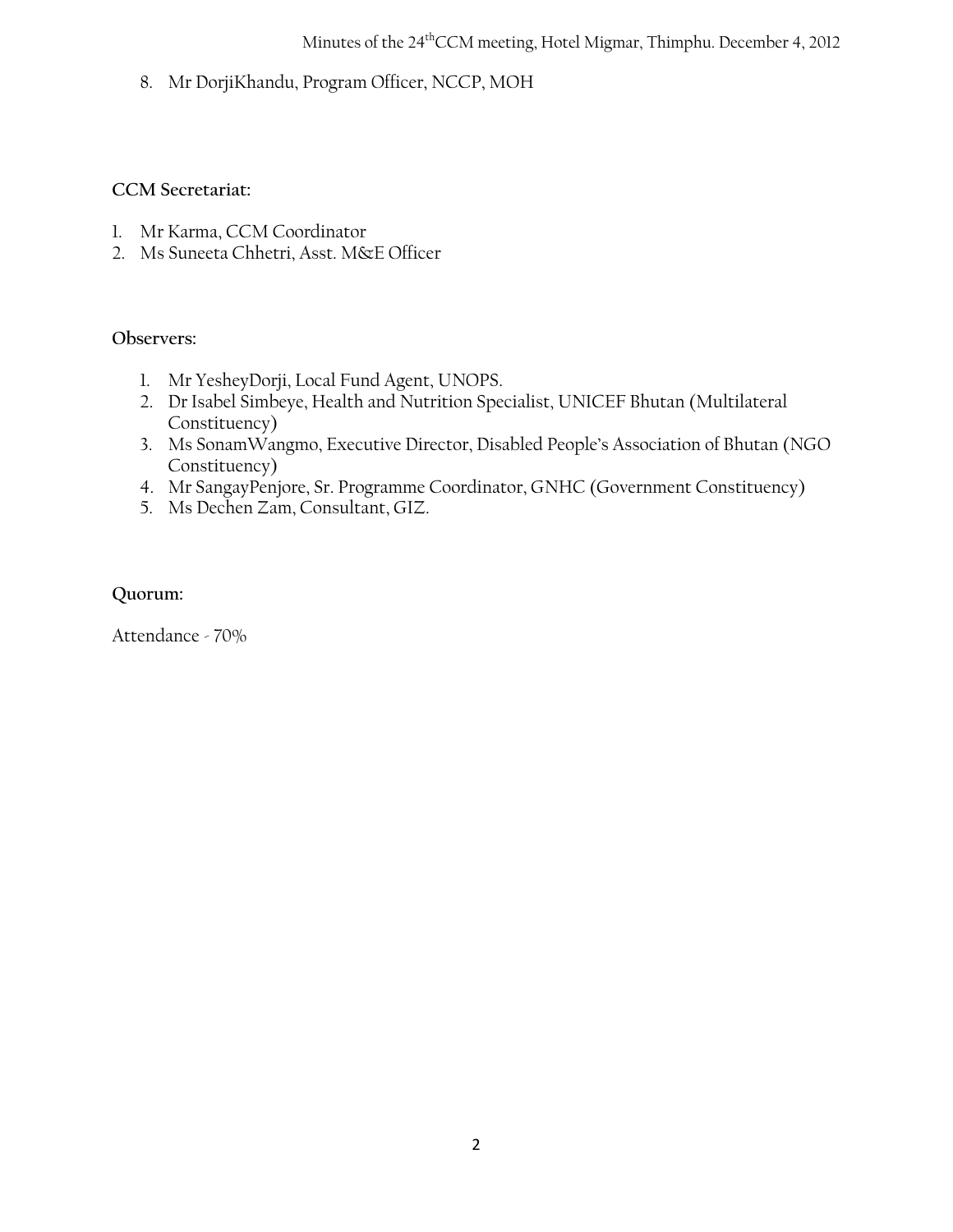| $SI.$ #                                                                                                      | Agenda                 | <b>Discussion</b>                                                                                          |
|--------------------------------------------------------------------------------------------------------------|------------------------|------------------------------------------------------------------------------------------------------------|
| <b>Opening remarks</b><br>members for their commitment to oversee the GF financed activities in the country. |                        | The $24th$ CCM meeting was chaired by Mr NimaWangdi, CCM Vice Chair. In his opening statement he thank all |
|                                                                                                              |                        | He comprehensively shared to the CCM members, the decision points of the recent $28th$ GF board meeting.   |
|                                                                                                              | Adoption of the agenda | The CCM members endorsed the agenda for discussion.                                                        |
|                                                                                                              |                        |                                                                                                            |

| <b>Progress update -HIV</b> | <b>Discussion</b>                                                                                                                                                                                                                                                                                                                                                                                                                                                                                               | <b>Recommendations and Decisions</b>                                                                                                                                                                                    |
|-----------------------------|-----------------------------------------------------------------------------------------------------------------------------------------------------------------------------------------------------------------------------------------------------------------------------------------------------------------------------------------------------------------------------------------------------------------------------------------------------------------------------------------------------------------|-------------------------------------------------------------------------------------------------------------------------------------------------------------------------------------------------------------------------|
|                             | Mr NamgayTshering, Program Officer, presented the quarter 18 progress<br>update on behalf of HIV/AIDS control program.                                                                                                                                                                                                                                                                                                                                                                                          | 1. Since current grant is near completion,<br>the program was requested to accelerate<br>the implementation.                                                                                                            |
|                             | 1. Progress update (Quarter 18): progress reports were presented using<br>dashboard. The program informed the CCM that the overall 2.CCM informed that SRs are equally<br>implementations of activities are all as scheduled.                                                                                                                                                                                                                                                                                   | important towards achieving target, thus<br>requested to give full commitment during                                                                                                                                    |
|                             | 2. Backlog activities (past quarters): the program presented list implementation.<br>ofbacklog activities which were mainly caused due to delay in<br>disbursement, poor performance of SRs(Sub-Recipients) and 3.Since SR-BCCI(Bhutan Chamber of<br>financial closure. The member were appraise that program will be Commerce and Industry), is not<br>joined by two more staffs after their master's degree thus, program performing well, CCM endorsed that the<br>expects to smooth functioning thereafter. | remaining activities of SR-BCCI will be<br>implemented by NACP, and proposed to                                                                                                                                         |
|                             | 3. Management letter: along with other reference materials the<br>members were shared copies of management letter issued by GF. The<br>program inform the floor that they are in process of responding the<br>management issues, the members will be also informed.                                                                                                                                                                                                                                             | Lhaksam (considering their capabilities<br>and reach) if they can help to carry out the<br>activities with BCCI. Upon agreement of<br>Lhaksam to work together with NACP<br>and BCCI, the CCM endorsed the<br>decision. |
|                             |                                                                                                                                                                                                                                                                                                                                                                                                                                                                                                                 | 4. Principal Recipient was requested to                                                                                                                                                                                 |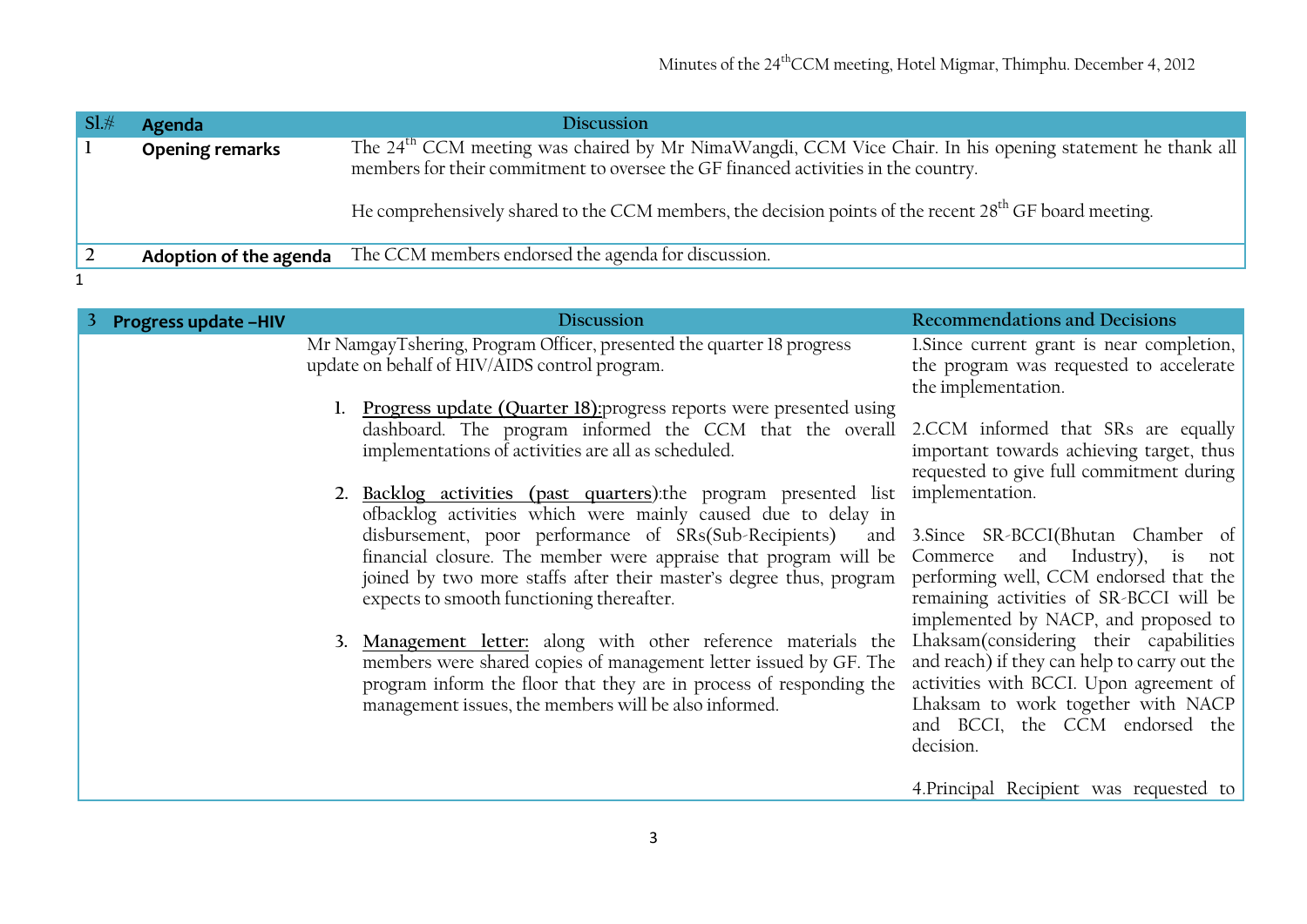|                                                               |                                                                                                                                                                                                                                                                                                                                                                                                                                                                                                                                                                                                                                                                                                                                                                                                                                                  | address management issues at the earliest                                                                                                                                                                                                                                                                                                                                |
|---------------------------------------------------------------|--------------------------------------------------------------------------------------------------------------------------------------------------------------------------------------------------------------------------------------------------------------------------------------------------------------------------------------------------------------------------------------------------------------------------------------------------------------------------------------------------------------------------------------------------------------------------------------------------------------------------------------------------------------------------------------------------------------------------------------------------------------------------------------------------------------------------------------------------|--------------------------------------------------------------------------------------------------------------------------------------------------------------------------------------------------------------------------------------------------------------------------------------------------------------------------------------------------------------------------|
| <b>Declaration of</b><br><b>Conflict of interest</b><br>(COI) | Mr. Nima Wangdi, Vice Chair, who is also the head of the PR organisation, and Dr.<br>Dorji Wangchuk, Director General of the Dept. of Public Health, recused themselves<br>during the discussion of the agenda of the reprogramming of activities.<br>Reprogramming of activities: the program informed that they have<br>1.<br>achieved the intended target and proposed the re-programming of SDA 1.7<br>(IDU outreach services through sub grantee community organization)<br>amount \$24,000to Training of Primary Health Care workers (BHU Staffs) on<br>HIV, RPR and HBsAg screening.<br><b>TFM (Transitional Funding Mechanism) proposal:</b> the members were also<br>2.<br>updated on the current standing of the HIV proposal submitted under TFM.<br>Program acknowledged the Bhutan-CCM for their continued support and<br>guidance. | 5. Since Global Fund has not made<br>disbursement to SDA 1.7, the proposal of<br>reprogramming could not discuss further.<br>The CCM recommended PR to implement<br>the proposed activities if program has<br>some savings.<br>6. CCM extended their appreciation to all<br>stakeholders who were directly or<br>indirectly involved during the proposal<br>development. |
| <b>Progress update -TB</b>                                    | <b>Discussion</b>                                                                                                                                                                                                                                                                                                                                                                                                                                                                                                                                                                                                                                                                                                                                                                                                                                | <b>Recommendations and Decisions</b>                                                                                                                                                                                                                                                                                                                                     |
|                                                               | Mr Tashi Dendup, Program Officer, NTCP presented the following progress<br>update of the TB program :<br>1. Progress update (Quarter 18): the progress report were presented using<br>dashboard. 53% of the cumulative budget has been disbursed and from it<br>75% is the cumulative expenses as of the current reporting period.<br>Backlog activities (past quarters): the program presented list of backlog<br>2.<br>activities from P14, and the activities are in process, some activities are<br>related to health products and equipment, that were unimplemented due<br>to delay in PSM plan. It is now reprogrammed and proposed for approval<br>to implement it.                                                                                                                                                                      | 1. The PR was recommended to gear<br>up to implement all planned<br>activities.                                                                                                                                                                                                                                                                                          |
| of interest                                                   | Declaration of Conflict Mr. Nima Wangdi, Vice Chair, who is also the head of the PR organisation, and Dr.<br>Dorji Wangchuk, Director General of the Dept. of Public Health, recused themselves                                                                                                                                                                                                                                                                                                                                                                                                                                                                                                                                                                                                                                                  |                                                                                                                                                                                                                                                                                                                                                                          |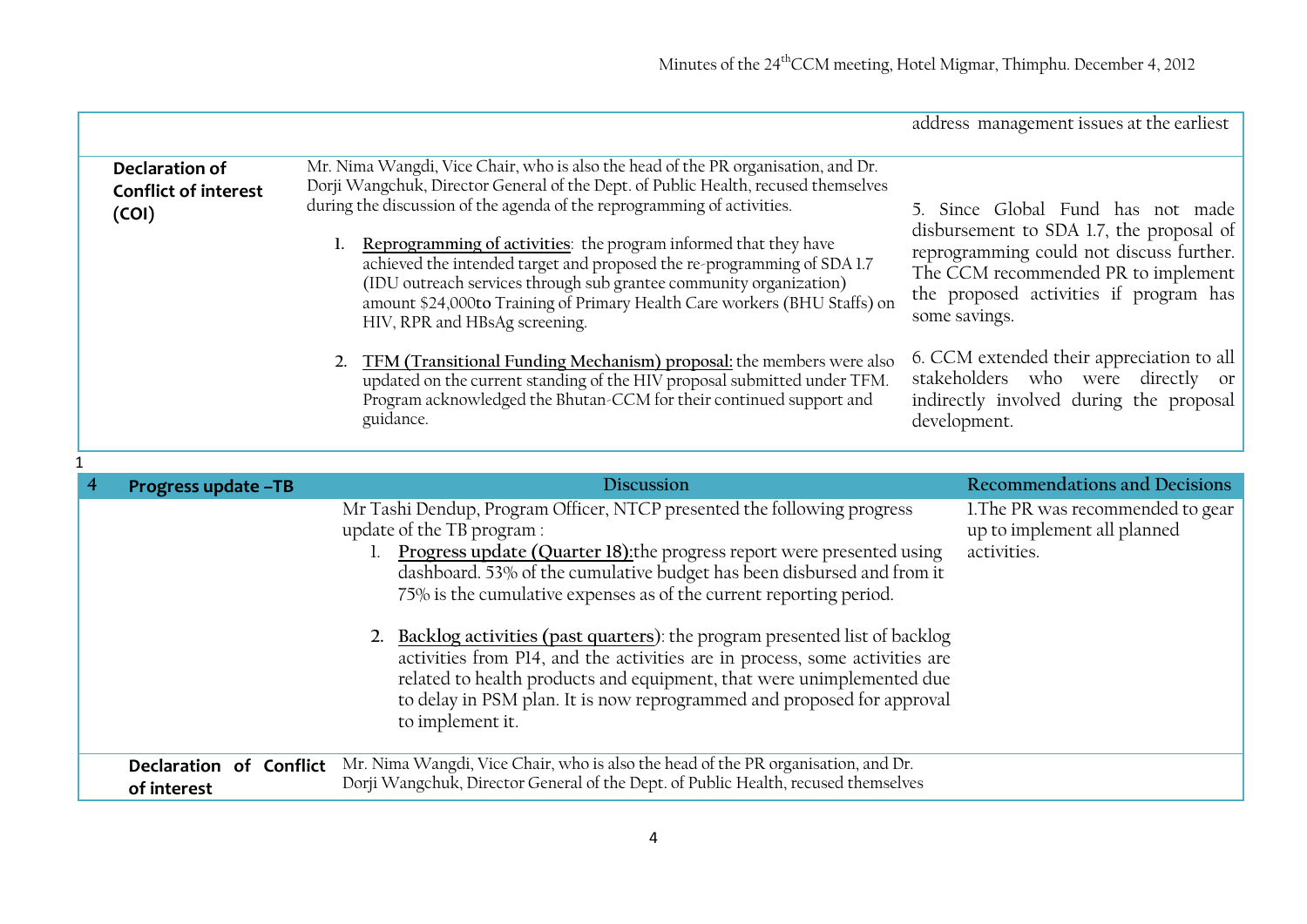|                                                                                                                                                                                                                                                                                                                                                                                                                                                                                                                                                                                                               |                                                  | during the discussion of the agenda of the reprogramming of activities.                                                                                                                                                                                                |                                                                                                                                                                                                                 |
|---------------------------------------------------------------------------------------------------------------------------------------------------------------------------------------------------------------------------------------------------------------------------------------------------------------------------------------------------------------------------------------------------------------------------------------------------------------------------------------------------------------------------------------------------------------------------------------------------------------|--------------------------------------------------|------------------------------------------------------------------------------------------------------------------------------------------------------------------------------------------------------------------------------------------------------------------------|-----------------------------------------------------------------------------------------------------------------------------------------------------------------------------------------------------------------|
| 3. Reprogramming of activities/ Propositions pending decision with<br>TGF / CCM endorsement<br>Refurbishment of MDR-TB wards<br>Quality testing of TB drugs<br>b.<br>c. Additional cost for airing of TB messages<br>d. Reimbursement of expenses for lab. supplies to the government<br>4. TFM proposal: Program acknowledged the Bhutan-CCM for their<br>continued support and guidance. The current status of the TB proposal<br>under TFM are:<br>TFM clarification completed on 13 November 2012.<br>Approved after first round of clarifications by 14/11/2012.<br>The approved amount is USD 589766.00 |                                                  | 3. Taking into consideration that<br>these activities are from the PSM<br>(Procurement and Supply)<br>management) plan, which was<br>delayed due to delay in the<br>approval of PSM plan by the<br>Global Fund, the CCM endorsed<br>the proposed activities.           |                                                                                                                                                                                                                 |
|                                                                                                                                                                                                                                                                                                                                                                                                                                                                                                                                                                                                               |                                                  |                                                                                                                                                                                                                                                                        |                                                                                                                                                                                                                 |
|                                                                                                                                                                                                                                                                                                                                                                                                                                                                                                                                                                                                               | 5<br><b>Progress</b><br>update<br><b>Malaria</b> | <b>Discussion</b>                                                                                                                                                                                                                                                      | <b>Recommendations and Decisions</b>                                                                                                                                                                            |
|                                                                                                                                                                                                                                                                                                                                                                                                                                                                                                                                                                                                               |                                                  | Mr Tobgay, Sr.Program Officer, VDPC, presented the following progress<br>update of the Malaria program:<br>Progress update (Quarter 17): In this period not much expenditure                                                                                           | 1. It was recommended programme<br>should gear up to implement all planned                                                                                                                                      |
|                                                                                                                                                                                                                                                                                                                                                                                                                                                                                                                                                                                                               |                                                  | are made due to non-release of DR from the Global Fund. The<br>Expenditures are just routine payment such as vector surveillance,<br>Salaries and wages.<br>Backlog activities (past quarters): the program's unimplemented<br>п<br>activities are all in process now. | activities.<br>The indicator that is actually a progress<br>but is highlighted red should be<br>addressed in future. The programmes<br>should align their programmatic<br>indicators in the appropriate manner. |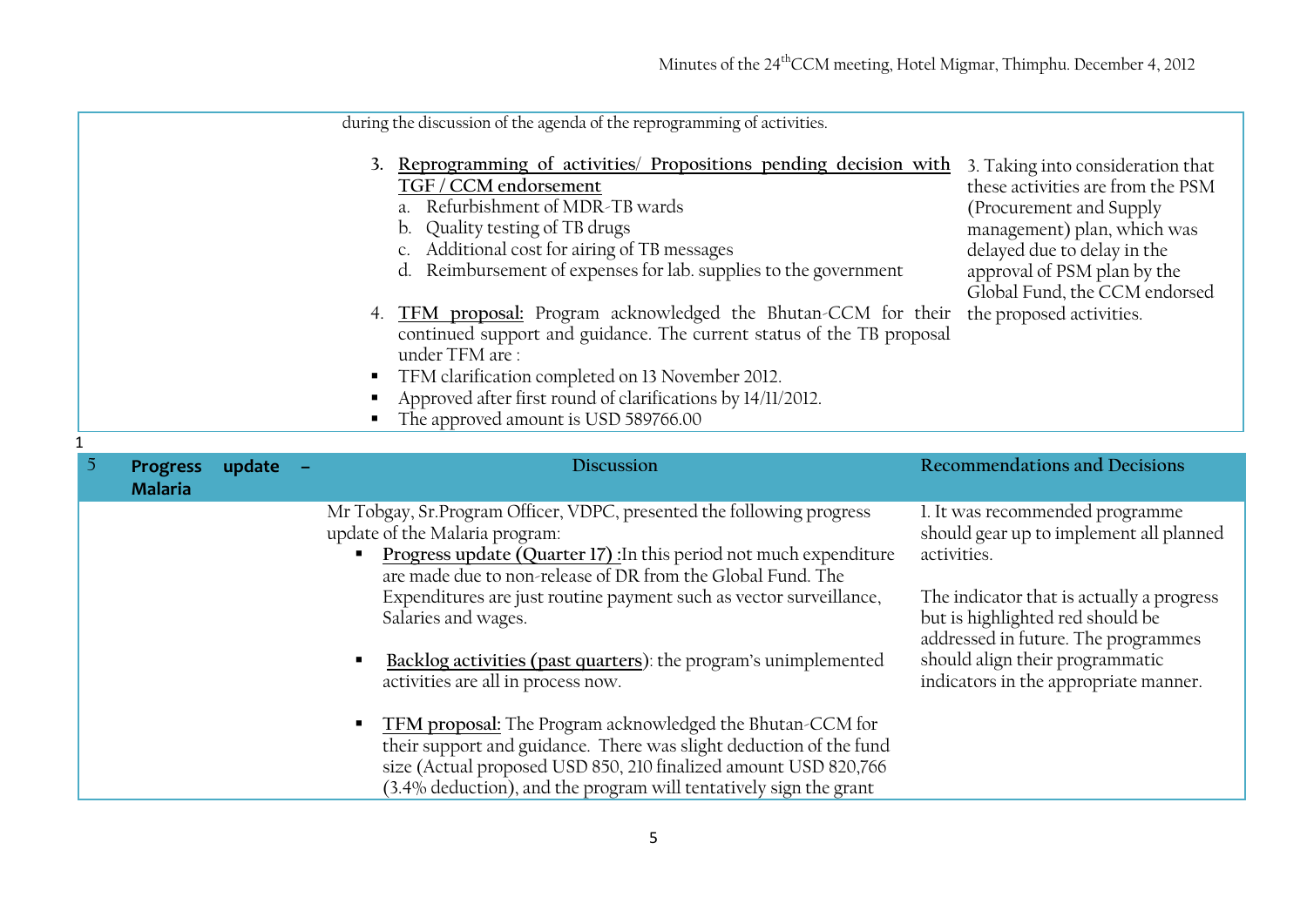|   | agreement by December, 2012                   |                    |                                                                                                                                                                                                                                                                                                                                                                                                                                                                                                                                                                                                                                                       |                |                                                                                                                                                                                                                                                                                                                                  |
|---|-----------------------------------------------|--------------------|-------------------------------------------------------------------------------------------------------------------------------------------------------------------------------------------------------------------------------------------------------------------------------------------------------------------------------------------------------------------------------------------------------------------------------------------------------------------------------------------------------------------------------------------------------------------------------------------------------------------------------------------------------|----------------|----------------------------------------------------------------------------------------------------------------------------------------------------------------------------------------------------------------------------------------------------------------------------------------------------------------------------------|
| 6 | Lesson learnt<br>HLE visit<br>to<br>Indonesia | from<br><b>CCM</b> | <b>Discussion</b>                                                                                                                                                                                                                                                                                                                                                                                                                                                                                                                                                                                                                                     |                | <b>Discussion / Decisions</b>                                                                                                                                                                                                                                                                                                    |
|   |                                               |                    | A member of the visiting team to CCM Indonesia made a presentation on<br>the observations and lessons learned as the following:<br>Travel Dates:<br>22 - 28 September 2012 (including travel days)                                                                                                                                                                                                                                                                                                                                                                                                                                                    | $\mathbf{1}$ . | The members of the visiting team to<br>CCM Indonesia also shared their<br>experiences with the other members<br>of the CCM.                                                                                                                                                                                                      |
|   |                                               |                    | HLE: 24-26 September 2012 (3 working days)<br>Objective:<br>To build knowledge on CCM oversight<br>To understand the working mechanism and management of<br>multiple grants for the purpose of knowledge sharing.                                                                                                                                                                                                                                                                                                                                                                                                                                     |                | 2. The visiting team members expressed<br>that with regard to<br>constituency/sector meeting, the<br>coordination is easier for the bilateral<br>constituencies as all of them sit on the<br>board of the CCM.                                                                                                                   |
|   |                                               |                    | Interacted with members of CCM Indonesia, member of Oversight Committee<br>/Chair TWG HIV. Exchanged information on the GF financed activities - good<br>and bad experiences.<br>1. CCM - Lessons learned:i. Ensure that the PR submits all reports and other<br>documentation on time to the Global Fund as per the grant agreement. ii. Ensure<br>that it is responsive to the needs of its stakeholders.                                                                                                                                                                                                                                           |                | 3. The visiting team members also<br>recommended that CCM Bhutan<br>could strengthen the relationship<br>with CCM Indonesia to gain<br>knowledge and ideas.                                                                                                                                                                      |
|   |                                               |                    | 2. CCMSecretariat-Key features/ lessons: i.CCM Indonesia has financial support<br>from UNAIDs and AusAid. ii.Additionally, a consultant has been providing<br>technical assistance to the Secretariat since 2009.iii.Secretariat uses extended<br>funding, which gives flexibility to CCMs to improve oversight, increase the<br>engagement of CCM constituencies and enhance the alignment of CCMs with<br>in-country structures and/or processes. iv.Design mechanism for information<br>sharing amongst sectors/constituencies. v.Revise/revisit manuals yearly.<br>3. Oversight - observations/ lessons learned: i) Same team members involved in |                | And further recommended that<br>Bhutan CCM should list its key<br>challenges and plan to do out from<br>now, as in future, we will be faced<br>with same problems and still will be<br>tackling to resolve such problems -<br>both in areas of programme<br>interventions to fight the three<br>diseases and the CCM governance. |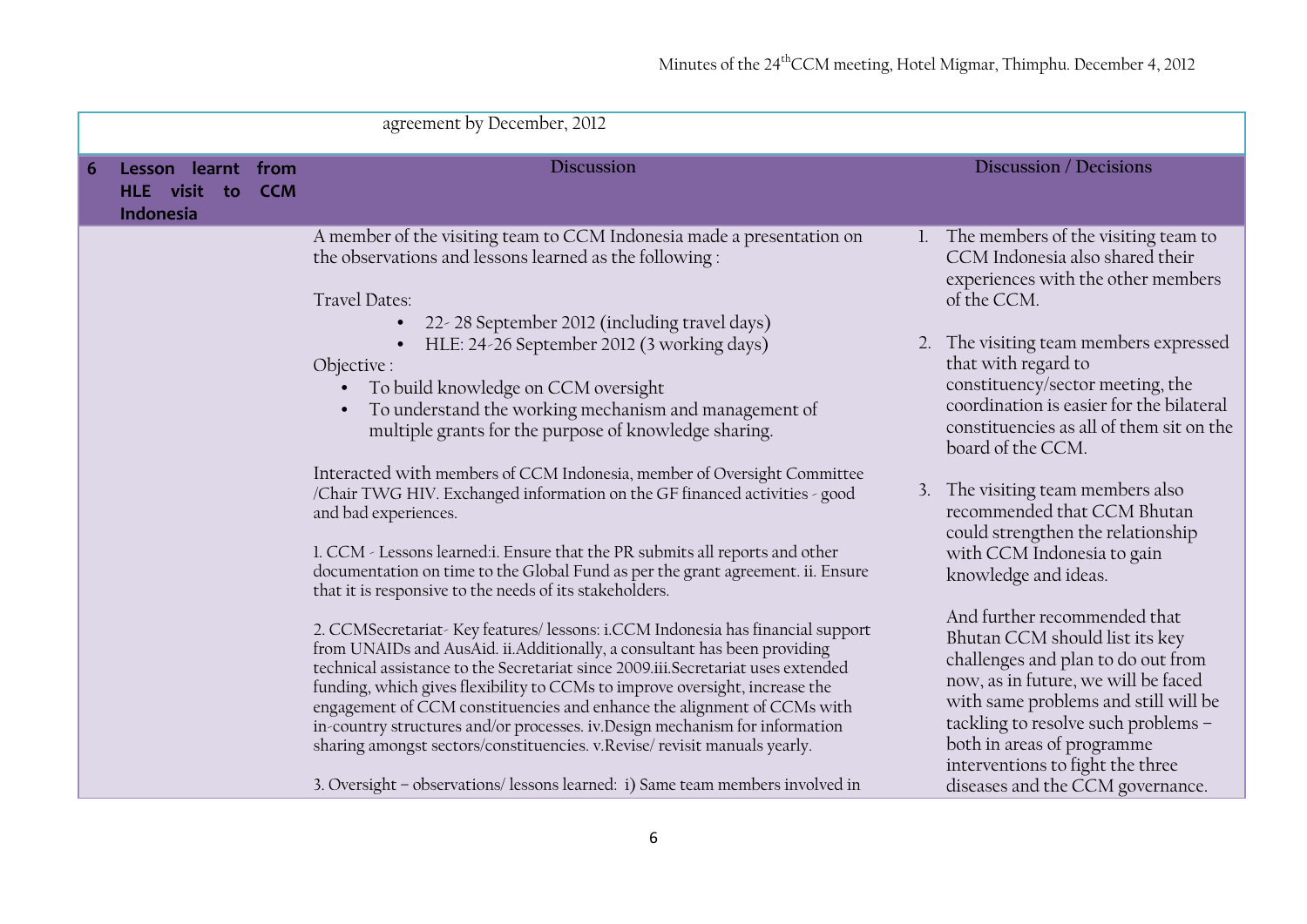|                |                                              | proposal development and oversight (TWG). ii) Strong technical insight to<br>oversee the grant implementation. iii) Practice of constant coaching and<br>mentoring in the grant implementation and evaluation of the GF grant<br>performance grading. iv) Prevalence of two types of Field Oversight Visits-1.<br>General oversight visit, which is made by the CCM/Oversight Committee, and 2.<br>Investigative Oversight Visit, which is made by the TWG. v) Ensure that PR<br>monitor data quality and assess mechanism to reduce discrepancy, promote<br>wider participation and dissemination of information to all sectors, vi) oversight<br>meetings happen monthly.<br>4. The Oversight Field Visit (CCM team visited a community health centre)<br>lessons learned: i) Review the work plan and plan the visit, prepare /update on<br>the background information of the site. ii). Composition of technical experts -<br>financial and programmatic. | 4. It was suggested that CCM Bhutan<br>should try to implement the best<br>practices.<br>5. The Secretariat should explore<br>possibilities of strengthening itself<br>and the capacity of CCM.<br>6. The Secretariat must use a method to<br>select members and must make an<br>informed decision on such<br>opportunities of ex-country travels.                                                                    |
|----------------|----------------------------------------------|---------------------------------------------------------------------------------------------------------------------------------------------------------------------------------------------------------------------------------------------------------------------------------------------------------------------------------------------------------------------------------------------------------------------------------------------------------------------------------------------------------------------------------------------------------------------------------------------------------------------------------------------------------------------------------------------------------------------------------------------------------------------------------------------------------------------------------------------------------------------------------------------------------------------------------------------------------------|-----------------------------------------------------------------------------------------------------------------------------------------------------------------------------------------------------------------------------------------------------------------------------------------------------------------------------------------------------------------------------------------------------------------------|
| $\overline{7}$ | Oversight<br>plan and<br>way forward:        | Ms Dechen, GIZ consultant, presented the need for oversight, and highlighted<br>the contents in the oversight plans. She also presented the work plan of the<br>Oversight. The oversight plan and the work plan could be reviewed by the<br>Oversight Committee.                                                                                                                                                                                                                                                                                                                                                                                                                                                                                                                                                                                                                                                                                              | It was recommended that assistance be<br>provided till the orientation to the new<br>oversight committee members. The oversight<br>plan and work plan thoroughly discussed for<br>implementation.                                                                                                                                                                                                                     |
| 8              | Restructuring<br>of<br>oversight committee : | The CCM Coordinator proposed the formation of new CCM Oversight with the<br>following reasons :<br>to conduct vibrant oversight visit s,<br>to ensure timely implementation of planed activities,<br>to create lively working environment with PR, SR and CCM,<br>to complete quarterly CCM meeting within 2-3 hours,<br>to ensure free of COI of members in the committee.                                                                                                                                                                                                                                                                                                                                                                                                                                                                                                                                                                                   | CCM members agreed to form a new<br>committee members and the endorsed the<br>following composition for the Oversight<br>comittee:<br><b>CCM Chairperson</b><br>2. Mr KenchoWangdi, SNV(bilateral<br>Constituency)<br>Mr WangdaDorji (PLWD)<br>3.<br>4. Mr Kinley Tenzin, YDF<br>UNICEF (with technical background)<br>5.<br>Personnel from Ministry of Finance<br>6.<br>Personnel from GNHC<br>8. Personnel from RAA |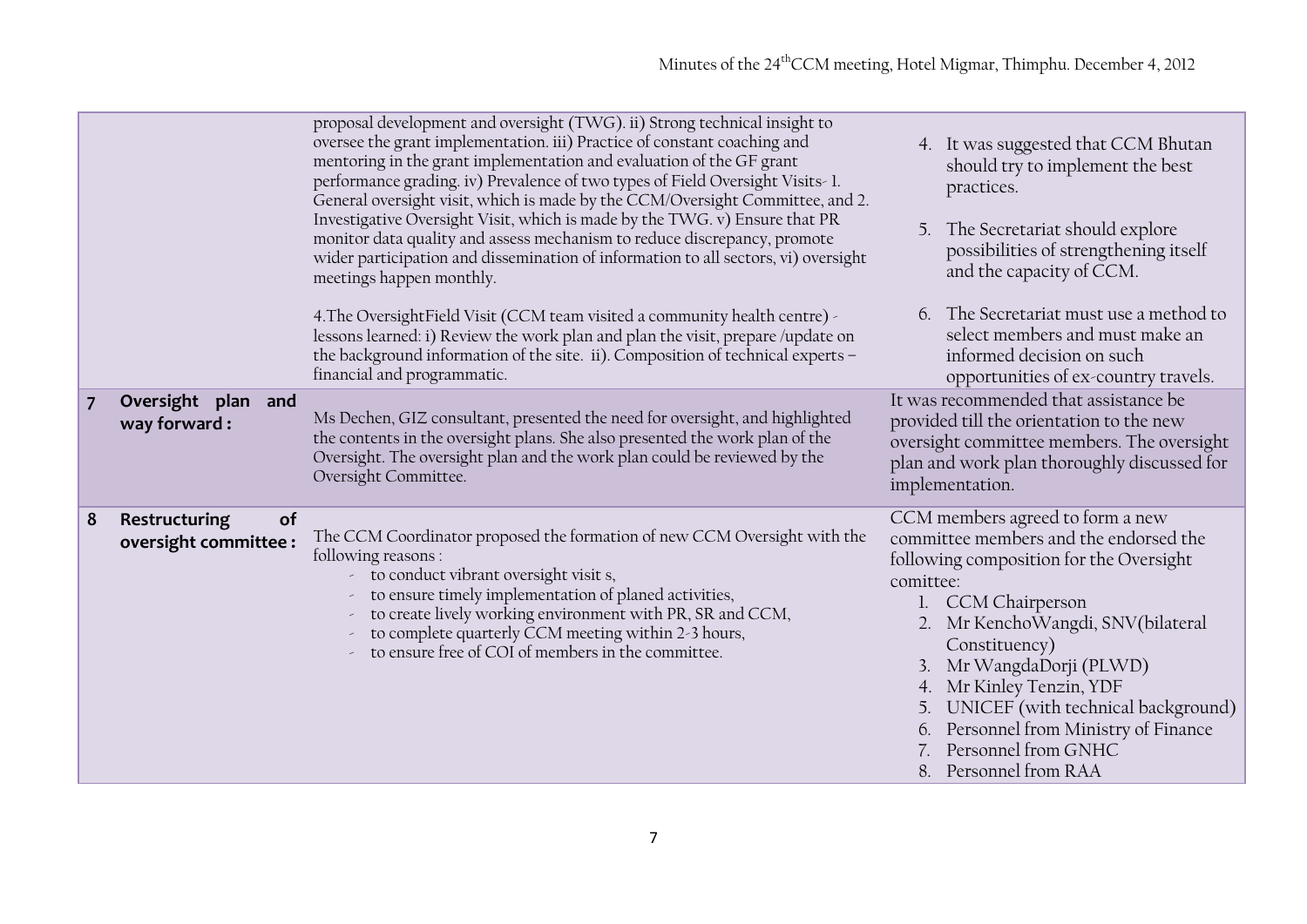**Closing Remarks:** 

The meeting adjourned with the Vice Chair thanking all the CCM members for their support and participation, the three programmme teams for their hard work, especially the Malaria programme on their success of their proposal under TFM, with a category 1 : recommended for funding, with no issues for clarification.

The Vice Chair, reminded all the CCM members to voice their opinions, as they are equal on the board CCM, and they are party to any decision made. He also encouraged the members to continuously support the programs, and at large, support in fighting against the three diseases in the country.

| Signature: |  |
|------------|--|
|            |  |

Mr. Nima Wangdi, Bhutan CCM Chair